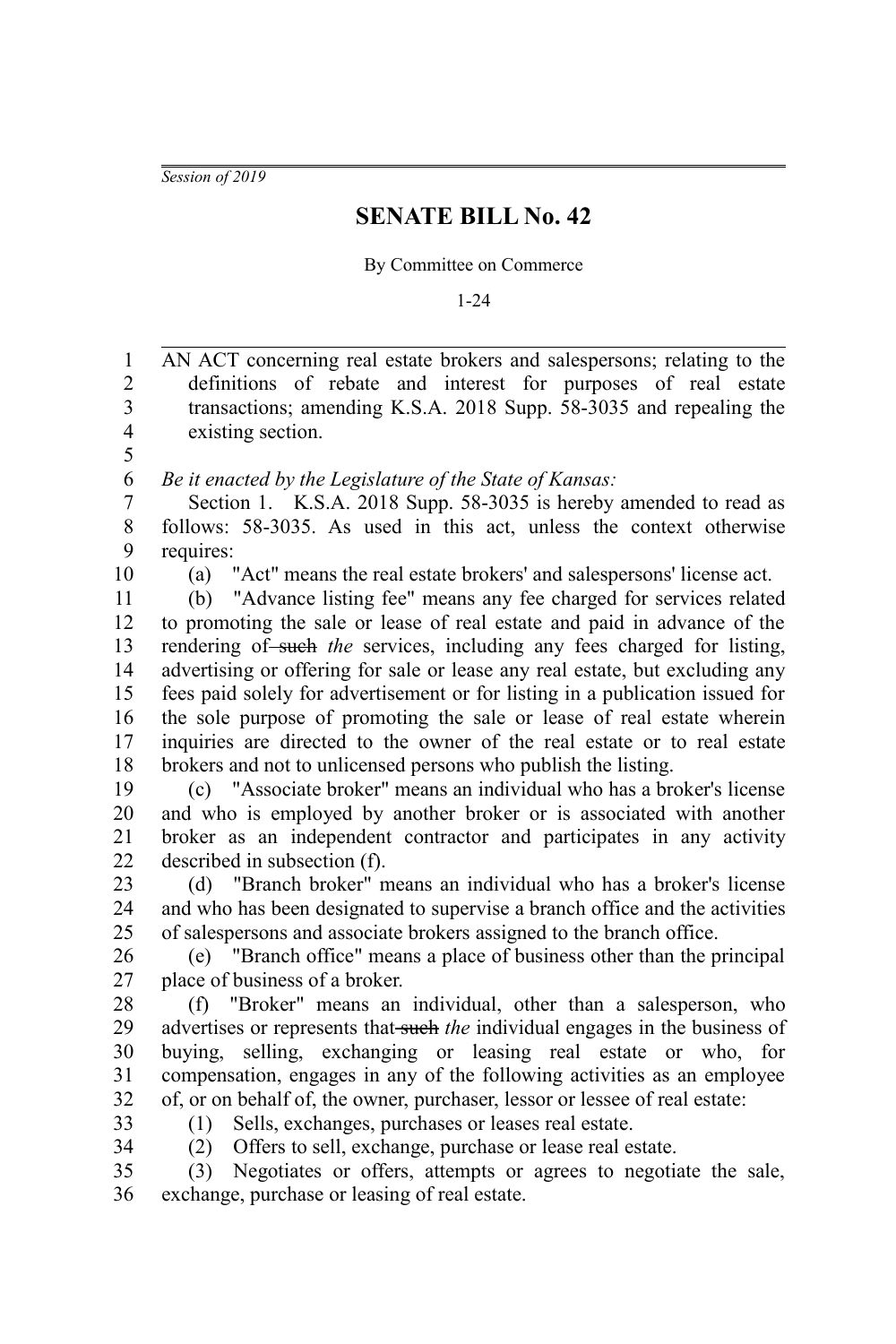## $\text{SR } 42$  2

(4) Lists or offers, attempts or agrees to list real estate for sale, lease or exchange. 1 2

(5) Auctions or offers, attempts or agrees to auction real estate or assists an auctioneer by procuring bids at a real estate auction. 3 4

(6) Buys, sells, offers to buy or sell or otherwise deals in options on real estate. 5 6

(7) Assists or directs in the procuring of prospects calculated to result in the sale, exchange or lease of real estate. 7 8

(8) Assists in or directs the negotiation of any transaction calculated or intended to result in the sale, exchange or lease of real estate. 9 10

(9) Engages in the business of charging an advance listing fee.

(10) Provides lists of real estate as being available for sale or lease, other than lists provided for the sole purpose of promoting the sale or lease of real estate wherein inquiries are directed to the owner of the real estate or to real estate brokers and not to unlicensed persons who publish the list. 12 13 14 15

(g) "Commission" means the Kansas real estate commission.

16 17

11

(h) "Exchange" means a type of sale or purchase of real estate.

(i) "Interest" means: (1) Having any type of ownership in the real estate involved in the transaction; or (2) an officer, member, partner or shareholder of any entity that owns-such the real estate *involved in the transaction,* excluding an ownership interest of less than 5% in a publicly traded entity. 18 19 20 21  $22$ 

23

(j) "Lease" means rent or lease for nonresidential use.

(k) "Licensee" means any person licensed under this act as a broker or salesperson. 24 25

(l) (1) "Office" means any permanent location where one or more licensees regularly conduct real estate business as described in subsection (f) or a location that is held out as an office. 26 27 28

(2) "Office" does not mean a model home office in a new home subdivision if the real estate transaction files are maintained in the primary office or branch office. 29 30 31

(m) "Primary office" means a supervising broker's principal place of business for each company created or established by the broker. 32 33

(n) "Real estate" means any interest or estate in land, including any leasehold or condominium, whether corporeal, incorporeal, freehold or nonfreehold and whether the real estate is situated in this state or elsewhere, but does not include oil and gas leases, royalties and other mineral interests, and rights of way and easements acquired for the purpose of constructing roadways, pipelines, conduits, wires and facilities related to these types of improvement projects for private and public utilities, municipalities, federal and state governments, or any political subdivision. For purpose of this act, any rights of redemption are considered to be an interest in real estate. 34 35 36 37 38 39 40 41 42 43